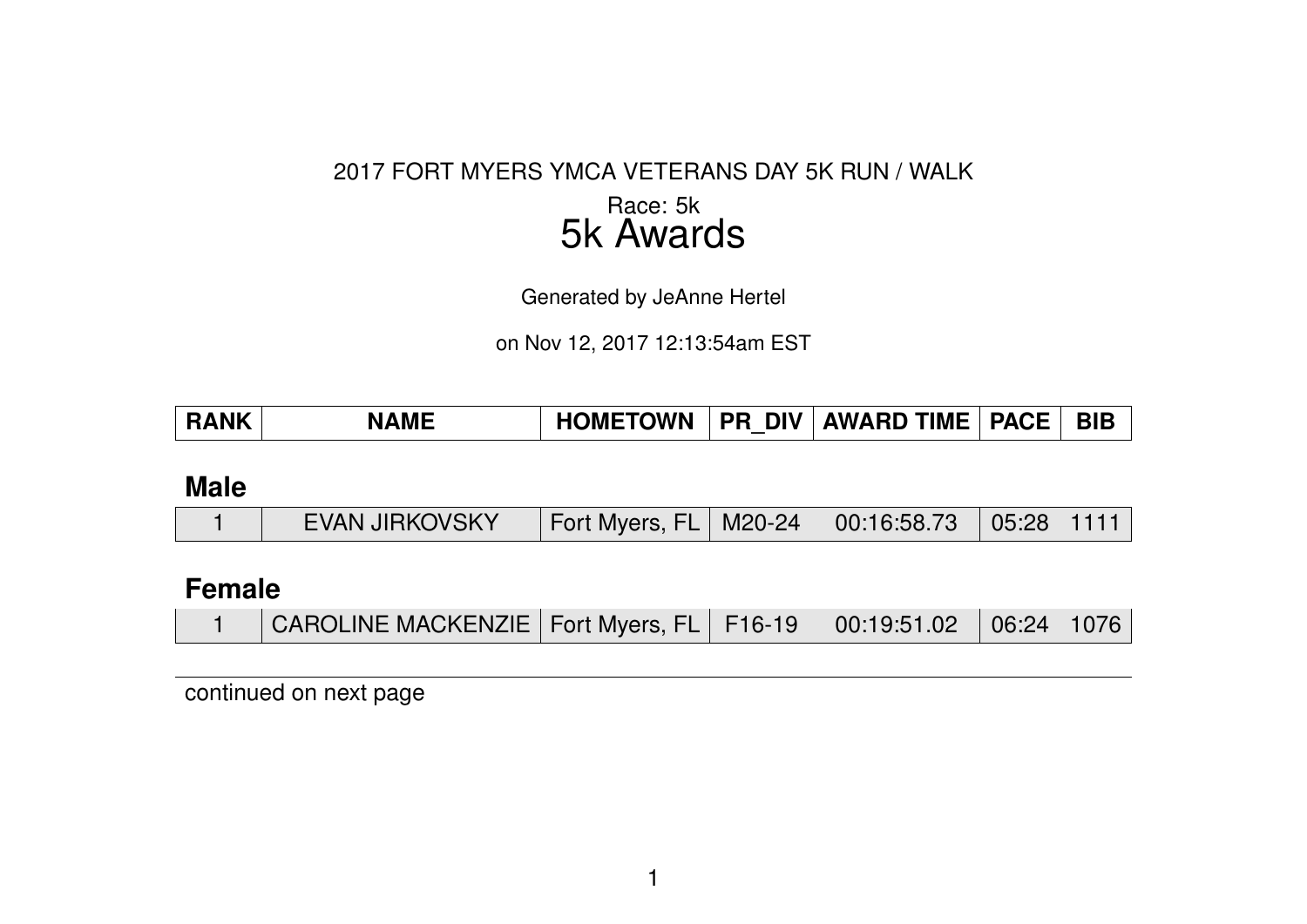| <b>RANK</b> | <b>NAME</b>         | <b>HOMETOWN</b> | <b>PR DIV</b> | AWARD TIME   PACE |       | <b>BIB</b> |
|-------------|---------------------|-----------------|---------------|-------------------|-------|------------|
|             | <b>Male Masters</b> |                 |               |                   |       |            |
|             | JOHN GERVASE        | Fort Myers, FL  | M50-54        | 00:19:24.78       | 06:16 | 700        |

#### **Female Masters**

|  | <b>MANUELA LYONS</b> | Fort Myers, FL | F45-49 | $\begin{array}{ c c c c c }\ \hline \text{00:20:23.18} & \text{06:34} & \text{1036}\ \hline \end{array}$ |  |  |
|--|----------------------|----------------|--------|----------------------------------------------------------------------------------------------------------|--|--|
|--|----------------------|----------------|--------|----------------------------------------------------------------------------------------------------------|--|--|

#### **Male Grand Masters**

| IOUNI OF DUACE<br><del>JUHN ULHVAJE</del> | $\Gamma$ <sub>art</sub> $M_{\nu\alpha\kappa\alpha}$ $\Gamma$<br>$T$ UITIVIYUIS, IE | $MLQLA$<br>™ਰਹਾਰਜ | 0.10.0170<br>700.13.27.70 | <del>06:16</del> | 700 |
|-------------------------------------------|------------------------------------------------------------------------------------|-------------------|---------------------------|------------------|-----|
| <b>JOHN HARRIS</b>                        | Fort Myers, FL                                                                     | M50-54            | 00:19:38.16               | l 06:20 l        |     |

#### **Female Grand Masters**

|  |  | LISA JONES   Fort Myers Beach, FL   F55-59   00:25:10.71   08:08   741 |  |  |  |  |
|--|--|------------------------------------------------------------------------|--|--|--|--|
|--|--|------------------------------------------------------------------------|--|--|--|--|

## **Female Senior Grand Masters**

| MARIA ANDREWS | Fort Myers, FL | $\mid$ F60-64 $\mid$ | $\begin{array}{ c c c c c c } \hline 00:28:08.12 & 09:05 & 1070 \hline \end{array}$ |  |
|---------------|----------------|----------------------|-------------------------------------------------------------------------------------|--|
|               |                |                      |                                                                                     |  |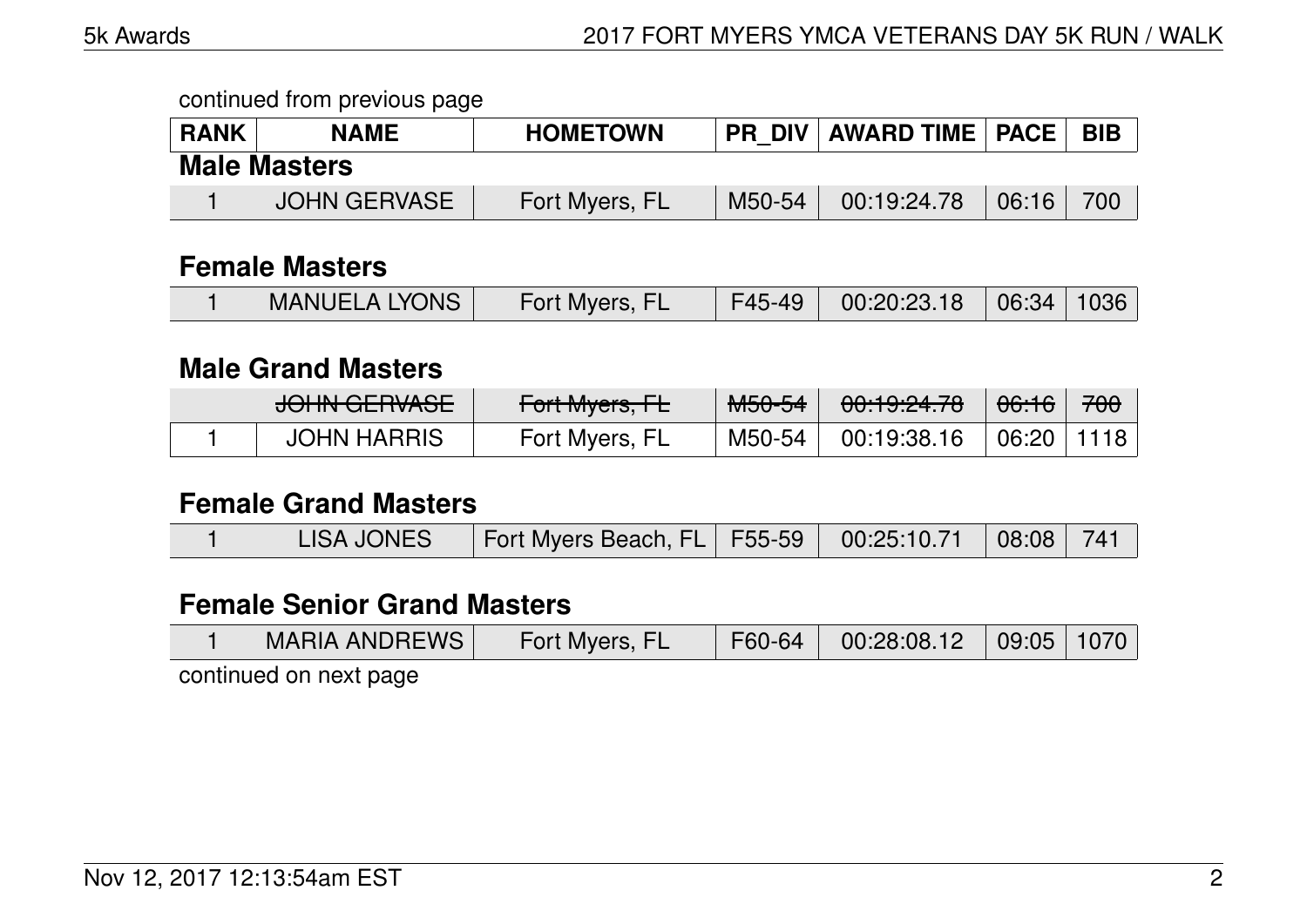| <b>RANK</b> | <b>NAME</b> | <b>HOMETOWN</b> |  | <b>PR DIV AWARD TIME   PACE  </b> |  | <b>BIB</b> |
|-------------|-------------|-----------------|--|-----------------------------------|--|------------|
|-------------|-------------|-----------------|--|-----------------------------------|--|------------|

#### **Male Senior Grand Masters**

|  | <b>JOHN BATES</b> | Captiva, FL |  | $\parallel$ M65-69 $\parallel$ 00:23:59.60 $\parallel$ 07:44 $\parallel$ 1053 |  |  |
|--|-------------------|-------------|--|-------------------------------------------------------------------------------|--|--|
|--|-------------------|-------------|--|-------------------------------------------------------------------------------|--|--|

### **M1-9**

| <b>BROCK CATLIN</b>            | Fort Myers, FL | $M1-9$ | 00:24:58.32 | 08:03 905                       |  |
|--------------------------------|----------------|--------|-------------|---------------------------------|--|
| <b>TYLER BROMLEY</b>           | Estero, FL     | $M1-9$ | 00:25:00.38 | 08:03 986                       |  |
| PENN KELLEHER   Fort Myers, FL |                | $M1-9$ | 00:25:00.41 | $\mid$ 08:03 $\mid$ 1060 $\mid$ |  |

#### **F1-9**

| <b>GABI WINTERS</b>                    | Cape Coral, FL | $F1-9$ | 00:27:33.47 | 08:53 1079   |  |
|----------------------------------------|----------------|--------|-------------|--------------|--|
| AURORA KERWIN   Cape Coral, FL         |                | F1-9   | 00:29:04.34 | 09:22 896    |  |
| <b>KANE ARCHIBALD</b>   Fort Myers, FL |                | F1-9   | 00:30:14.05 | 09:44   1022 |  |

## **M10-12**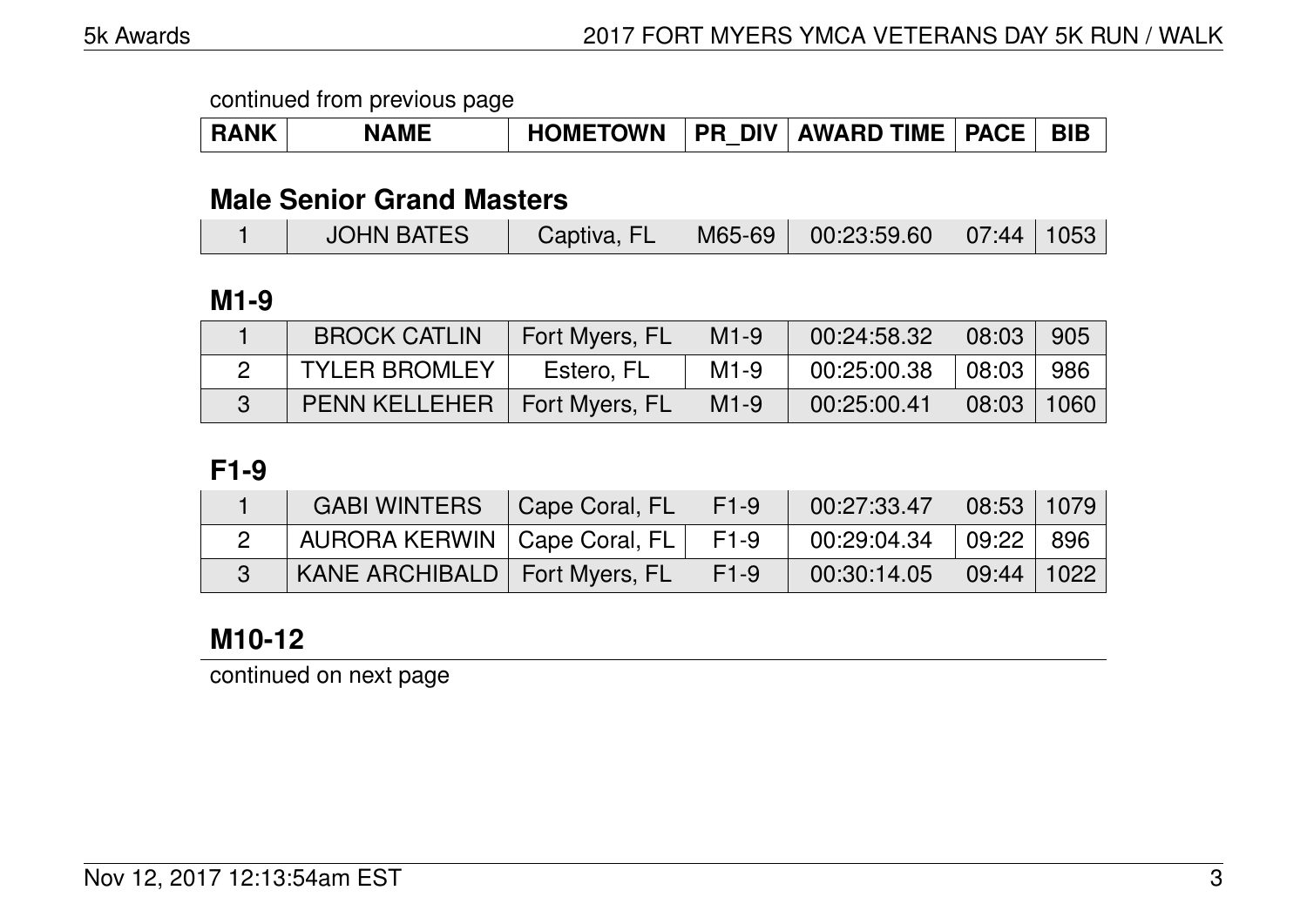| <b>RANK</b> | <b>NAME</b>           | <b>HOMETOWN</b>      |          | <b>PR DIV AWARD TIME PACE</b> |                | <b>BIB</b> |
|-------------|-----------------------|----------------------|----------|-------------------------------|----------------|------------|
|             | <b>COLLIN MEAGHER</b> | Fort Myers, FL       | $M10-12$ | 00:22:31.84                   | $07:16$   1015 |            |
|             | <b>BRANDON BILL</b>   | Fort Myers, FL       | M10-12   | 00:22:48.40                   | 07:21          | 817        |
|             | <b>DENNY OLSEN</b>    | North Fort Myers, FL | M10-12   | 00:23:57.45                   | 07:43          | 706        |

# **F10-12**

| LILY HARRIS           | Fort Myers, FL | F10-12   | 00:23:44.65 | 07:39         | 1119 |
|-----------------------|----------------|----------|-------------|---------------|------|
| <b>IASMYN MENEZES</b> | Fort Myers, FL | F10-12 l | 00:23:51.43 | $\perp$ 07:41 | 944  |
| <b>OLIVIA OLNEY</b>   | Fort Myers, FL | F10-12   | 00:24:36.49 | 07:56         | 691  |

## **M13-15**

| <b>COLSEN PALMER</b>     | Fort Myers, FL | $M13-15$ | 00:19:43.92 | $\big $ 06:22  | 988   |
|--------------------------|----------------|----------|-------------|----------------|-------|
| <b>JARED POCKLINGTON</b> | Fort Myers, FL | $M13-15$ | 00:19:46.94 | 06:23          | 621 ∣ |
| <b>KALEB HARRIOTT</b>    | Cape Coral, FL | $M13-15$ | 00:19:53.91 | $\sqrt{06:25}$ | 1077  |

# **F13-15**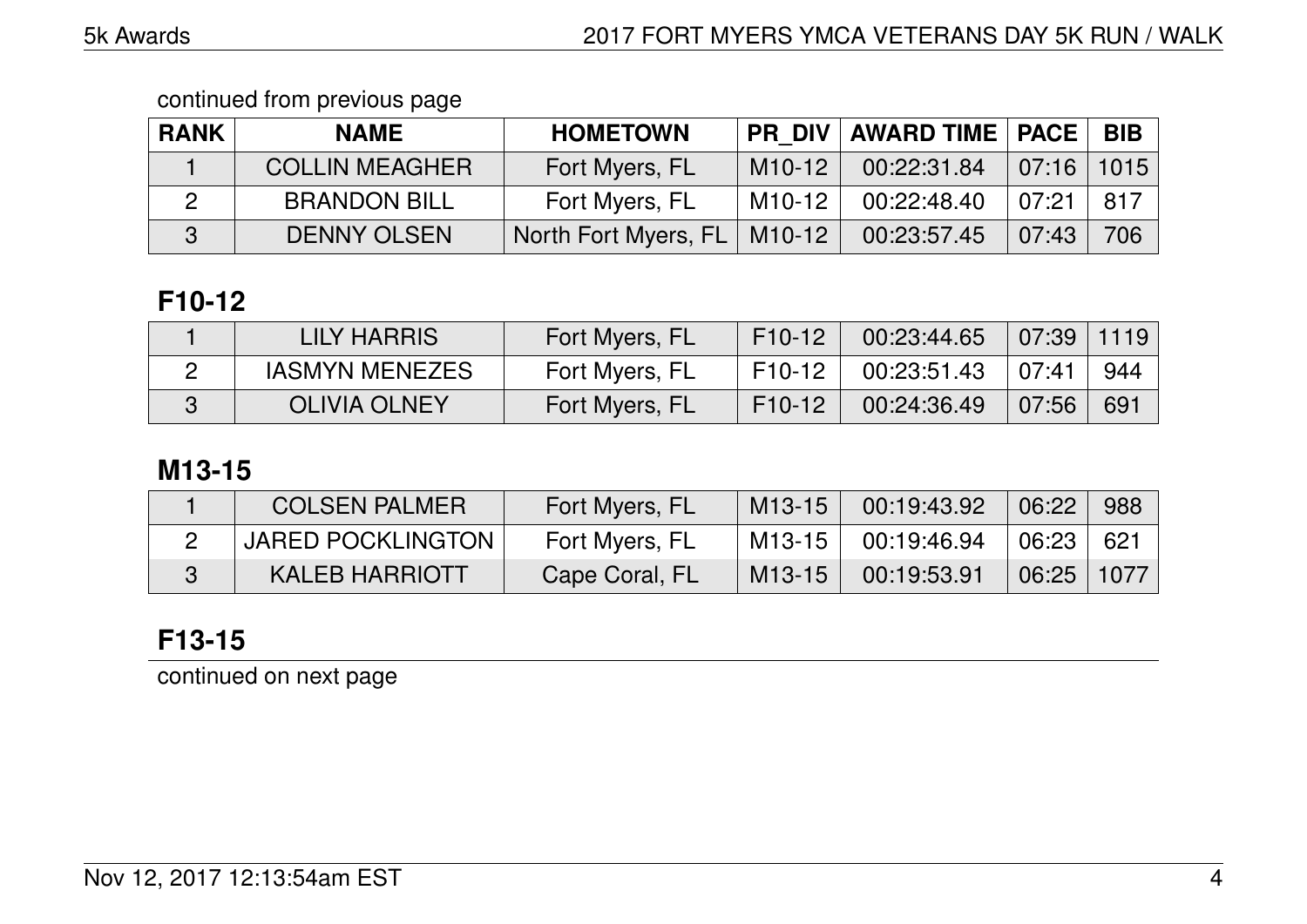| <b>RANK</b> | <b>NAME</b>               | <b>HOMETOWN</b> |          | <b>PR DIV AWARD TIME   PACE  </b> |                   | <b>BIB</b> |
|-------------|---------------------------|-----------------|----------|-----------------------------------|-------------------|------------|
|             | <b>DINAH CEILLEY</b>      | Fort Myers, FL  | $F13-15$ | 00:22:36.40                       | $\mid 07:17 \mid$ | 773        |
|             | EMMA HARRIS               | Fort Myers, FL  | l F13-15 | 00:24:47.66                       | $07:59$   1117    |            |
|             | <b>DEMITRIA HENDERSON</b> | Cape Coral, FL  | F13-15   | 00:25:27.60                       | 08:12             | 938        |

## **M16-19**

| <b>WESLEY KEMP</b>  | Fort Myers, FL           | M16-19    00:24:31.12    07:54    1104 |                       |     |
|---------------------|--------------------------|----------------------------------------|-----------------------|-----|
| <b>MATTHEW ENKE</b> | Fort Myers, FL           | $\vert$ M16-19 $\vert$ 00:24:59.40     | $\vert$ 08:03 $\vert$ | 820 |
| <b>JACOB BRIGGS</b> | Punta Gorda, FL   M16-19 | 00:28:30.30                            | $\parallel$ 09:11     | 673 |

## **F16-19**

| CAROLINE MACKENZIE     | Fort Myers, FL            | <del>F16-19</del> | 00:19:51.02 | <del>06:24</del> ∣ <del>1076</del> i |      |
|------------------------|---------------------------|-------------------|-------------|--------------------------------------|------|
| <b>VANESSA SARRIA</b>  | Cape Coral, FL            | F16-19            | 00:27:49.90 | 08:58                                | 824  |
| <b>ALYSSA CANCIANI</b> | Lehigh Acres, FL   F16-19 |                   | 00:49:19.82 | 15:53                                | 1012 |
| <b>ALEXIS WOYTIK</b>   | Fort Myers, FL            | F16-19            | 01:01:27.18 | 19:47                                | 1110 |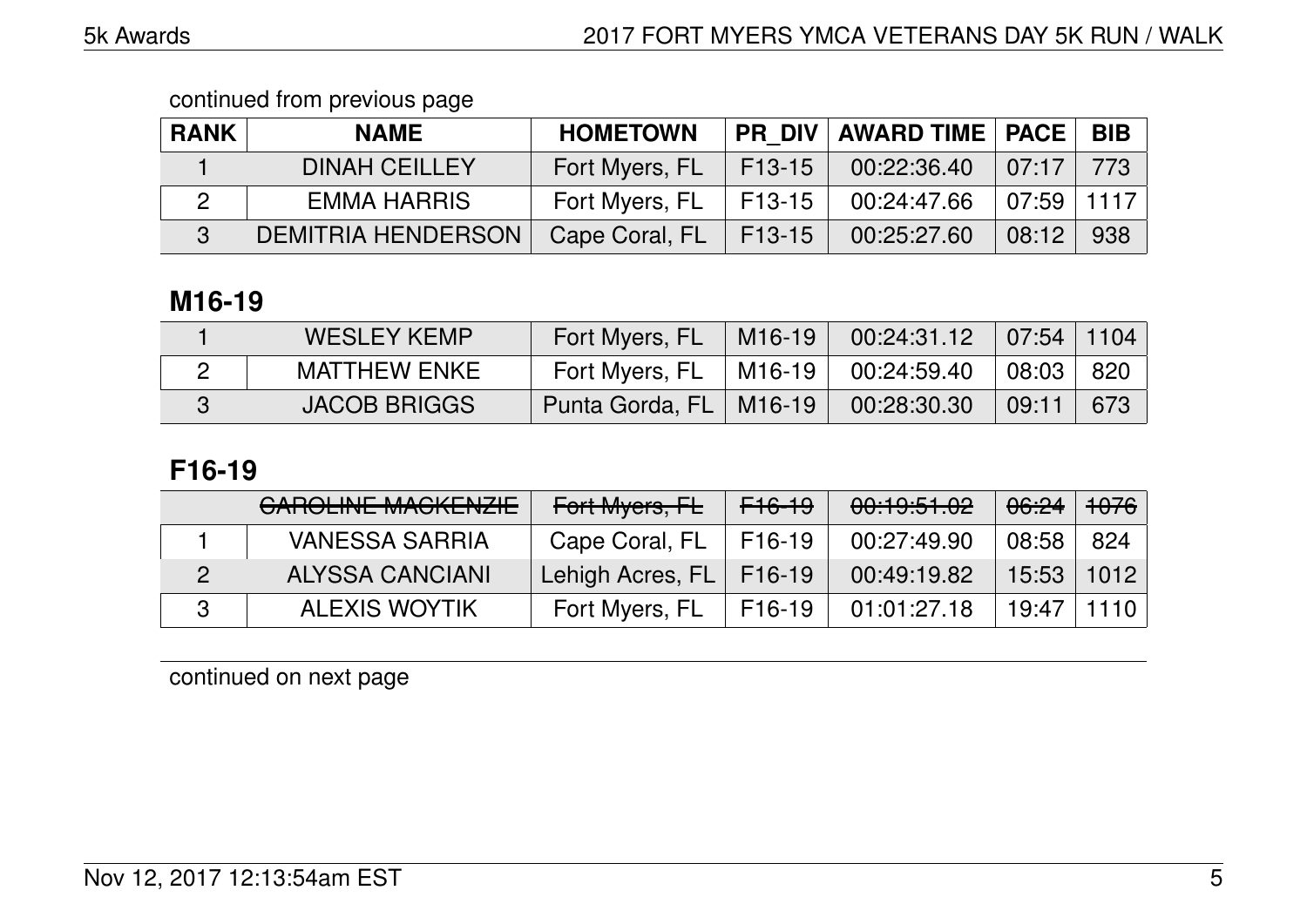| <b>RANK</b>    | <b>NAME</b>                                     | <b>HOMETOWN</b> | <b>PR DIV</b>      | <b>AWARD TIME   PACE</b> |                  | <b>BIB</b> |
|----------------|-------------------------------------------------|-----------------|--------------------|--------------------------|------------------|------------|
| M20-24         |                                                 |                 |                    |                          |                  |            |
|                | <b>EVAN HOKOVOKY</b><br><b>LVAIN JIHROVJINT</b> | Fort Myers, FL  | M <sub>20-24</sub> | 00:16:58.79              | <del>05.28</del> | $+ + +$    |
|                | <b>RYAN STAFFORD</b>                            | Fort Myers, FL  | M20-24             | 00:17:33.19              | 05:39            | 1146       |
| $\overline{2}$ | <b>RICARDO MARTINEZ</b>                         | Waterbury, CT   | M20-24             | 00:19:23.82              | 06:15            | 973        |
| 3              | <b>JESSE LITTLEFIELD</b>                        | Fort Myers, FL  | Male Veterans 1-49 | 00:20:35.22              | 06:38            | 1107       |

## **F20-24**

| <b>BRITTNI KELBE</b> | North Fort Myers, FL | $F20-24$ | 00:22:33.04 | 07:16 | $\mid$ 1092 $\mid$ |
|----------------------|----------------------|----------|-------------|-------|--------------------|
| <b>EMILY BURKE</b>   | Cape Coral, FL       | F20-24   | 00:26:15.06 | 08:27 | 1040               |
| <b>MIA STANZIONE</b> | Delray Beach, FL     | F20-24   | 00:29:05.46 | 09:22 | 737                |

## **M25-29**

| <b>JACOB MOAK</b>          | Fort Myers, FL   | M25-29 | 00:21:32.03 | 06:56 | 734  |
|----------------------------|------------------|--------|-------------|-------|------|
| <b>FERNANDO JUNCO</b>      | Cape Coral, FL   | M25-29 | 00:24:05.81 | 07:46 | 1093 |
| <b>JUSTIN WETHERINGTON</b> | Lehigh Acres, FL | M25-29 | 00:24:48.71 | 08:00 | 1080 |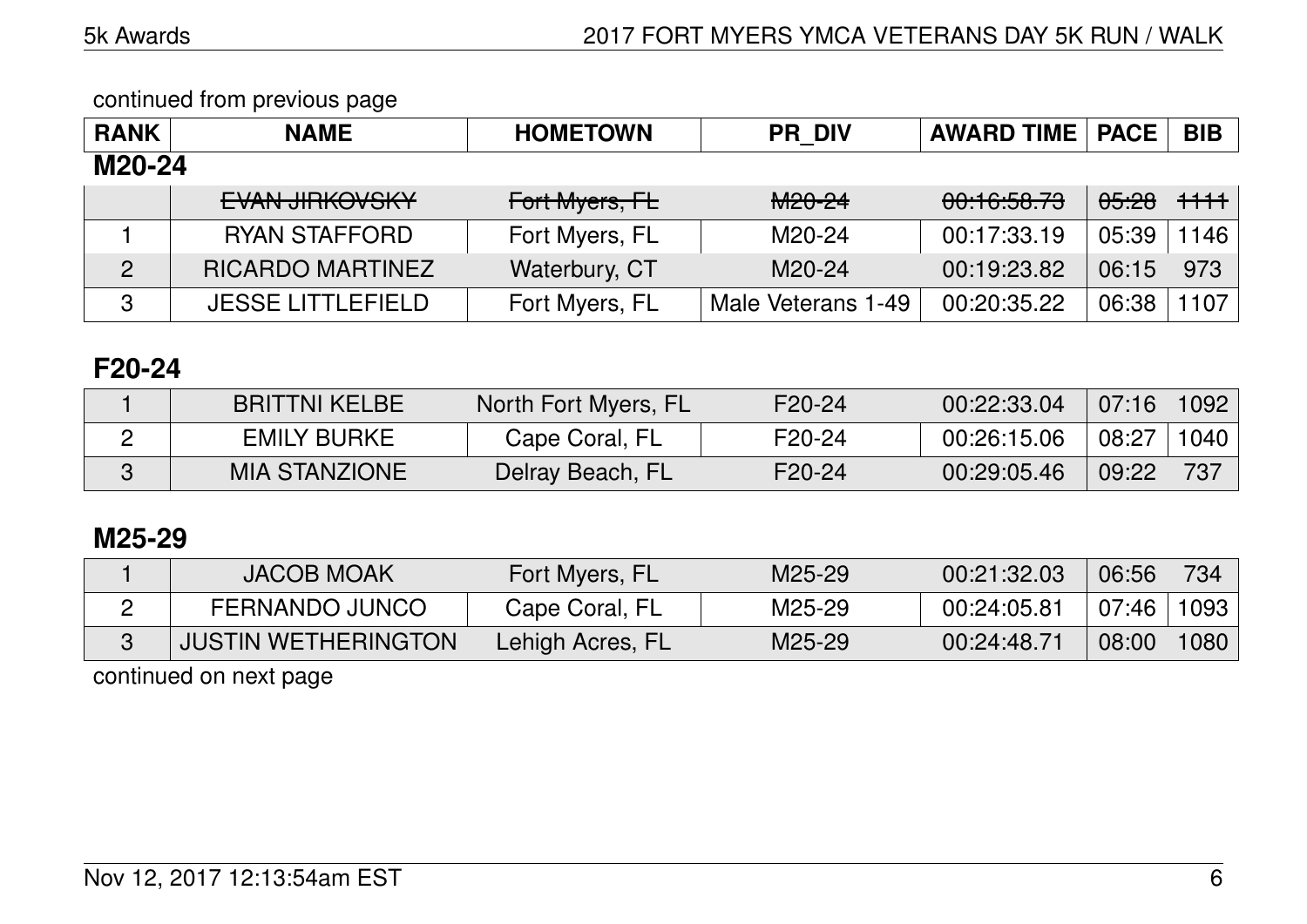|                        | _____     |                     |           |                     |                             |            |
|------------------------|-----------|---------------------|-----------|---------------------|-----------------------------|------------|
| WK<br>D A<br><b>HP</b> | MF<br>IV. | <b>TOWN</b><br>DMI' | DI\<br>DС | -----<br>WZ.<br>1MF | <b>DACE</b><br>$\mathbf{u}$ | <b>BIE</b> |
|                        |           |                     |           |                     |                             |            |

#### **F25-29**

| <b>KATIE BURKETT!</b> | Fort Myers, FL | F25-29 | 00:24:34.99 | 07:55    | 1002 |
|-----------------------|----------------|--------|-------------|----------|------|
| SAMANTHA HOAGLAND     | Estero, FL     | F25-29 | 00:24:43.79 | $+07:58$ | 1007 |
| AMY DESTEFANIS        | Estero, FL     | F25-29 | 00:28:16.53 | 09:07    | 993  |

### **M30-34**

| <b>DEAN WIECZOREK</b> | Fort Myers, FL       | M30-34 | 00:20:22.40 | 06:34 | -591 |
|-----------------------|----------------------|--------|-------------|-------|------|
| <b>CHRIS MOYER II</b> | Pineland, FL         | M30-34 | 00:21:12.37 | 06:50 | 687  |
| <b>TYLER SMALL</b>    | North Fort Myers, FL | M30-34 | 00:21:51.34 | 07:03 | -994 |

#### **F30-34**

| RACHEL OLSEN          | North Fort Myers, FL | F30-34               | 00:24:41.41 | 07:57            | 705 |
|-----------------------|----------------------|----------------------|-------------|------------------|-----|
| <b>VIOLA GREGOIRE</b> | Fort Myers, FL       | Female Veterans 1-49 | 00:26:17.93 | $^{\circ}$ 08:28 | 946 |
| ANGEL SCHREIBER       | Fort Myers, FL       | F <sub>30</sub> -34  | 00:26:35.68 | 08:34            | 914 |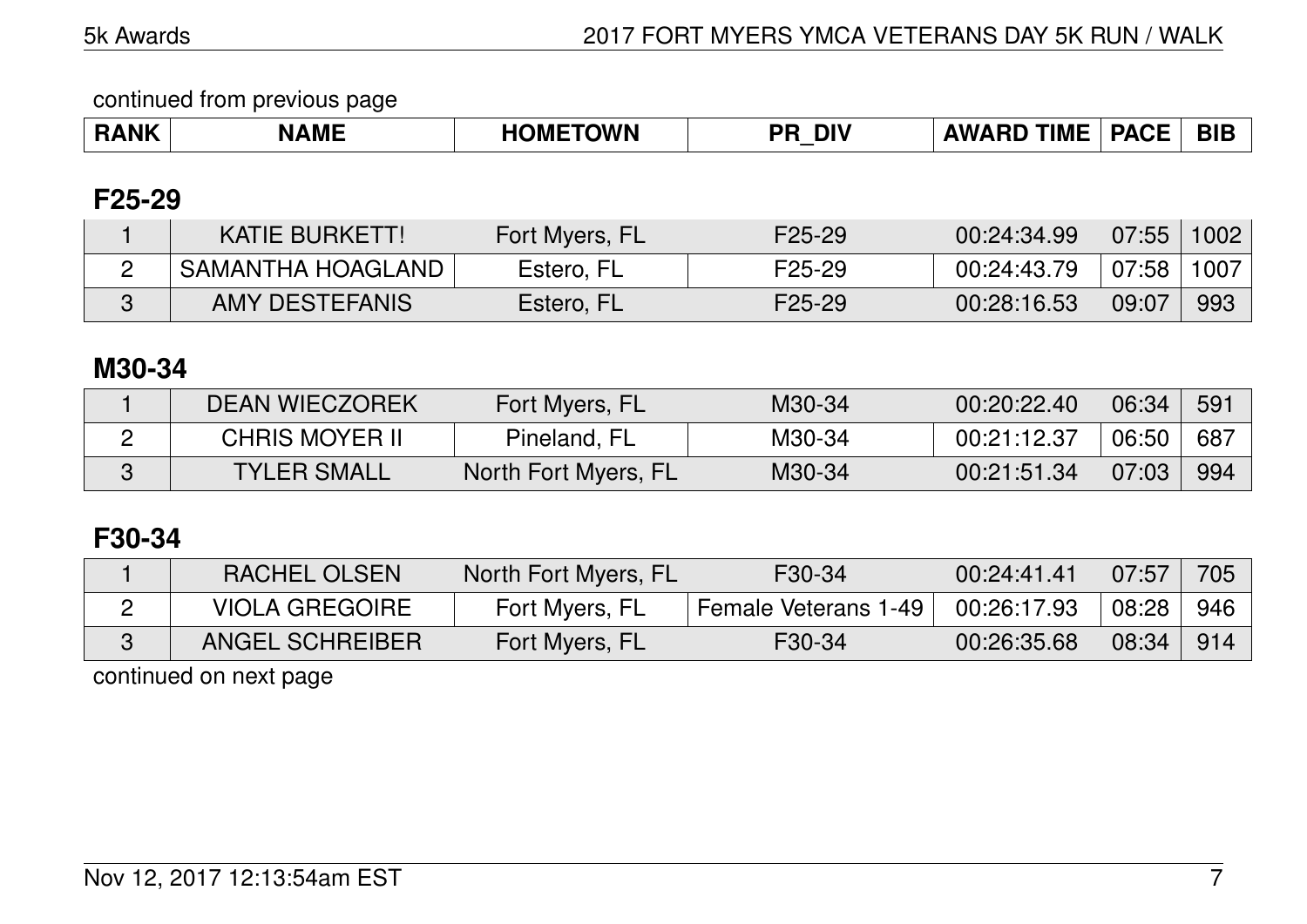| ¦ANK | NAML | <b>OWN</b><br>JMF<br>יי | <b>DIV</b><br>יכ | <b>TIME</b><br>1W A<br><b>RD</b> | DA.<br><b>CE</b> | <u>DI</u> |
|------|------|-------------------------|------------------|----------------------------------|------------------|-----------|
|------|------|-------------------------|------------------|----------------------------------|------------------|-----------|

## **M35-39**

| <b>BOBBY STOUFFER</b> | North Fort Myers, FL | Male Veterans 1-49 | 00:24:27.87 | $\vert$ 07:53 $\vert$ 624 |     |
|-----------------------|----------------------|--------------------|-------------|---------------------------|-----|
| DANIEL ECKERLE        | Cape Coral, FL       | Male Veterans 1-49 | 00:24:48.26 | 08:00   862               |     |
| <b>WAYNE DEMEYERE</b> | Labelle, FL          | Male Veterans 1-49 | 00:24:49.21 | 08:00                     | 660 |

## **F35-39**

| AMBER MAZZOLA           | Fort Myers, FL | F35-39                      | 00:25:23.68 | 08:11       | 584 |
|-------------------------|----------------|-----------------------------|-------------|-------------|-----|
| <b>SARAH SCOZZAFAVA</b> | Fort Myers, FL | F <sub>35</sub> -39         | 00:26:30.50 | 08:32   609 |     |
| <b>VIVIAN GOMEZ</b>     | Cape Coral, FL | <b>Female Veterans 1-49</b> | 00:26:48.04 | 08:38   656 |     |

## **M40-44**

| <b>RICHARD WOYTIK</b> | Fort Myers, FL | M40-44 | 00:23:47.08 | $07:40$ 725 |     |
|-----------------------|----------------|--------|-------------|-------------|-----|
| <b>ALEX SANCHEZ</b>   | Fort Myers, FL | M40-44 | 00:25:16.59 | 08:09       | 996 |
| <b>BRENT LAUDER</b>   | Cape Coral, FL | M40-44 | 00:26:03.65 | 08:24       | 683 |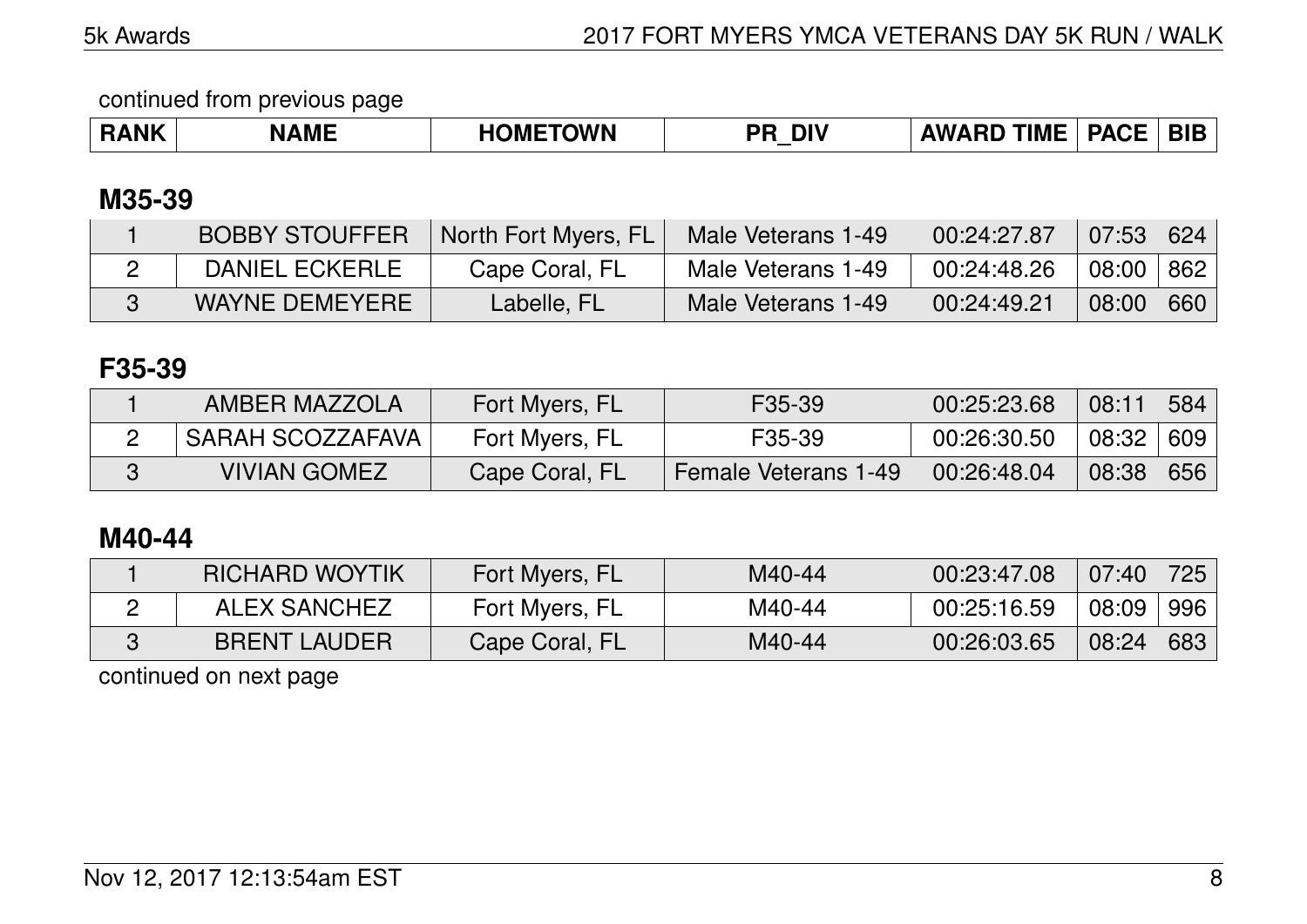| ---<br>------<br><b>IME</b><br>. B 8 F<br><b>AIK</b><br><b>DIV</b><br>D0<br>ΔWΔ<br>RD<br>)MI<br>)WN<br>√MF<br>.<br>ЕД<br>-- | <b>BIB</b> |
|-----------------------------------------------------------------------------------------------------------------------------|------------|
|-----------------------------------------------------------------------------------------------------------------------------|------------|

#### **F40-44**

| EVIANA MARTIN           | Cape Coral, FL | F40-44 | 00:25:06.11 | 08:05 | 664             |
|-------------------------|----------------|--------|-------------|-------|-----------------|
| <b>MELISSA PANNETON</b> | Cape Coral, FL | F40-44 | 00:25:44.50 | 08:18 | -967            |
| <b>AMY DREW</b>         | Fort Myers, FL | F40-44 | 00:26:51.38 | 08:39 | 91 <sup>1</sup> |

## **M45-49**

| <b>CHRIS OLNEY</b>       | Bonita Springs, FL | M45-49             | 00:20:13.77 | 06:31 | 692 |
|--------------------------|--------------------|--------------------|-------------|-------|-----|
| LOUIS CHIAPPETTA         | Cape Coral, FL     | Male Veterans 1-49 | 00:26:43.15 | 08:37 | 792 |
| <b>BRADY POCKLINGTON</b> | Fort Myers, FL     | M45-49             | 00:27:19.95 | 08:48 | 620 |

## **F45-49**

| MANILIEL A IVANIO<br><b>MANULLA LIUNU</b> | Fort Myers, FL | <del>F45-49</del> | <u>AA.AA.AA 10</u><br><del>00.20.20.10</del> | <del>06:34</del> | <del>1036</del> |
|-------------------------------------------|----------------|-------------------|----------------------------------------------|------------------|-----------------|
| <b>KELLY FRASER</b>                       | Cape Coral, FL | F45-49            | 00:24:20.77                                  | 07:51            | 886             |
| <b>DEBORAH LEE</b>                        | Fort Myers, FL | F45-49            | 00:25:19.64                                  | 08:10            | 677             |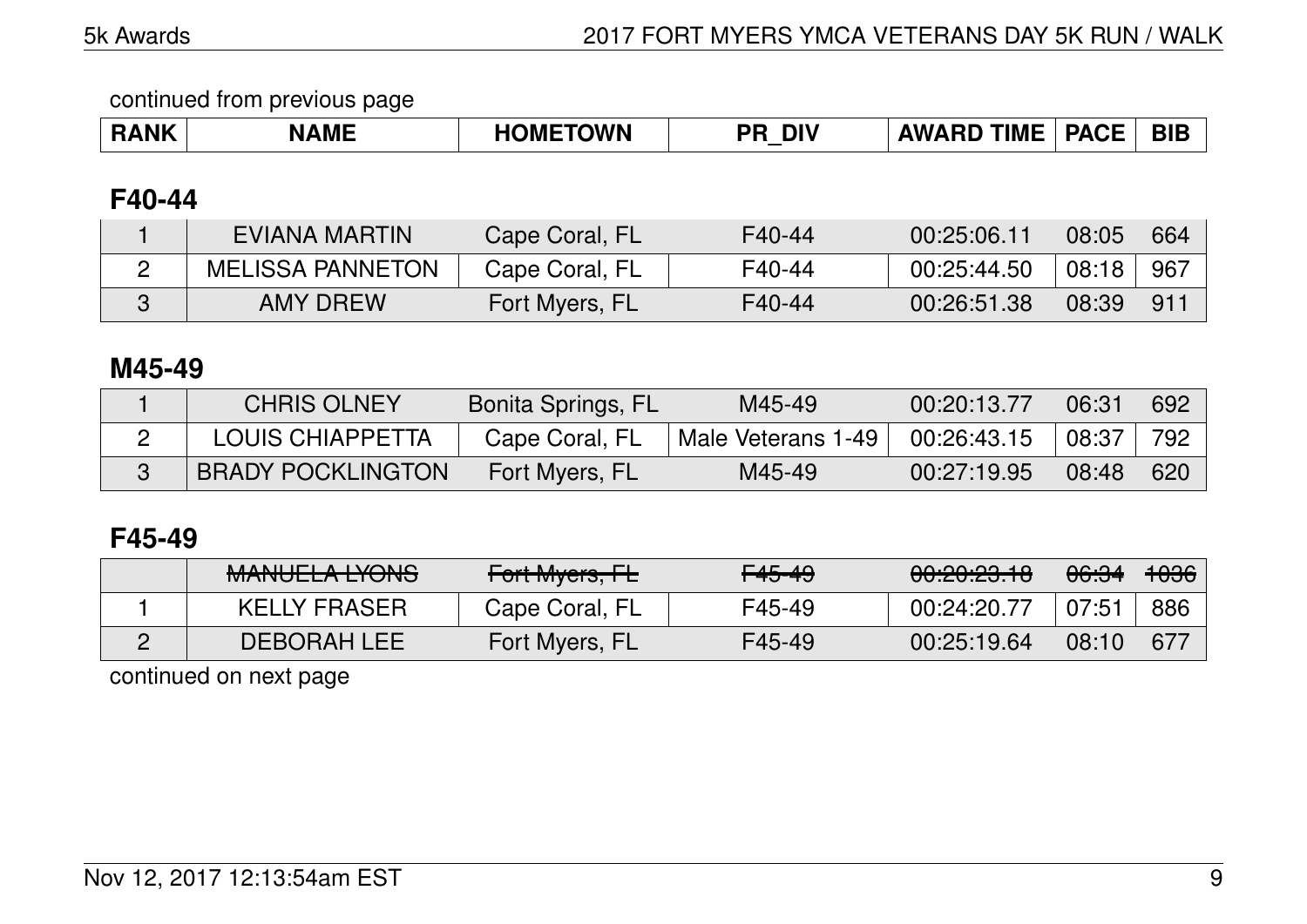| <b>RANK</b> | <b>NAME</b>           | <b>HOMETOWN</b> | <b>PR DIV</b> | <b>AWARD TIME   PACE  </b> |       | BIB |
|-------------|-----------------------|-----------------|---------------|----------------------------|-------|-----|
|             | <b>EILEEN BRISCOE</b> | Fort Myers, FL  | F45-49        | 00:26:13.51                | 08:27 | -82 |

### **M50-54**

| JOHN GERVASE         | Fort Myers, FL | M <sub>50</sub> -54 | 00:19:24.78 | <del>06:15</del> | <del>700</del>  |
|----------------------|----------------|---------------------|-------------|------------------|-----------------|
| JOHN HARRIS          | Fort Myers, FL | M <sub>50-54</sub>  | 00:19:38.16 | <del>06:20</del> | <del>1118</del> |
| <b>JOHN SCOTT</b>    | Cape Coral, FL | M50-54              | 00:22:30.29 | 07:15            | 717             |
| <b>RUSS KOZAR</b>    | Fort Myers, FL | Male Veterans 50-99 | 00:24:08.38 | 07:47            | 1046            |
| <b>GLENN BUCHTER</b> | Alexandria, VA | M50-54              | 00:24:55.77 | 08:02            | 776             |

## **F50-54**

| NORMA RODRIGUEZ   Fort Myers, FL   |                | F50-54 | 00:26:20.27 | 08:29 | 887 |
|------------------------------------|----------------|--------|-------------|-------|-----|
| ELIZABETH VANWART   Cape Coral, FL |                | F50-54 | 00:26:39.93 | 08:35 | 714 |
| <b>LORI HOLSTEIN</b>               | Fort Myers, FL | F50-54 | 00:28:03.15 | 09:02 | 878 |

## **M55-59**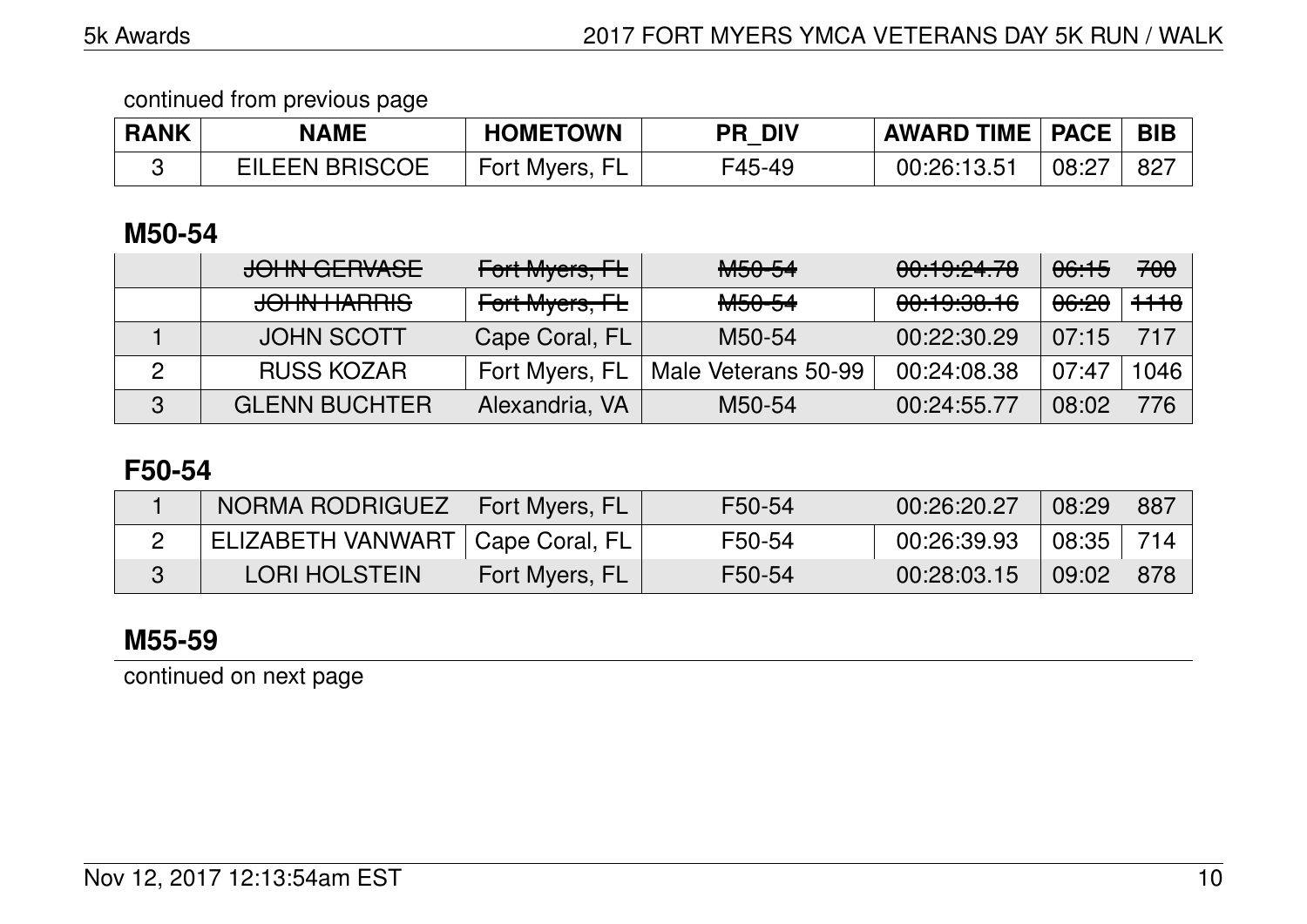| <b>RANK</b> | <b>NAME</b>         | <b>HOMETOWN</b> | <b>PR DIV</b>       | <b>AWARD TIME   PACE  </b> |       | BIB  |
|-------------|---------------------|-----------------|---------------------|----------------------------|-------|------|
|             | <b>LARRY BLACK</b>  | Fort Myers, FL  | Male Veterans 50-99 | 00:20:56.43                | 06:45 | 1045 |
|             | <b>TONY BURKETT</b> | Cape Coral, FL  | M55-59              | 00:22:53.81                | 07:23 | 962  |
|             | <b>PERRY SMALL</b>  | Punta Gorda, FL | M55-59              | 00:23:06.21                | 07:27 | 981  |

## **F55-59**

| HSA JONES             | <b>Fort Myers Beach, FL</b> | <del>F55-59</del> | <del>00:25:10.71</del> | <del>08:07</del> | 741  |
|-----------------------|-----------------------------|-------------------|------------------------|------------------|------|
| DONAE DEJACO          | Cape Coral, FL              | F55-59            | 00:30:22.64            | 09:47            | 1000 |
| <b>BETTY FERGUSON</b> | Cape Coral, FL              | F55-59            | 00:31:50.02            | $10:15$   1116   |      |
| ALENA MATERNA         | Cape Coral, FL              | F55-59            | 00:32:46.37            | 10:33            | 975  |

## **M60-64**

| <b>FRANK VECCHIONE</b> | Fort Myers, FL | M60-64 | 00:24:12.48 | $\mid 07:48 \rangle$ | 1003 |
|------------------------|----------------|--------|-------------|----------------------|------|
| <b>DAVID ERICKSON</b>  | Cape Coral, FL | M60-64 | 00:24:52.74 | 08:01                | 563  |
| <b>ERIC FREEDMAN</b>   | Cape Coral, FL | M60-64 | 00:25:29.11 | 08:13                | 980  |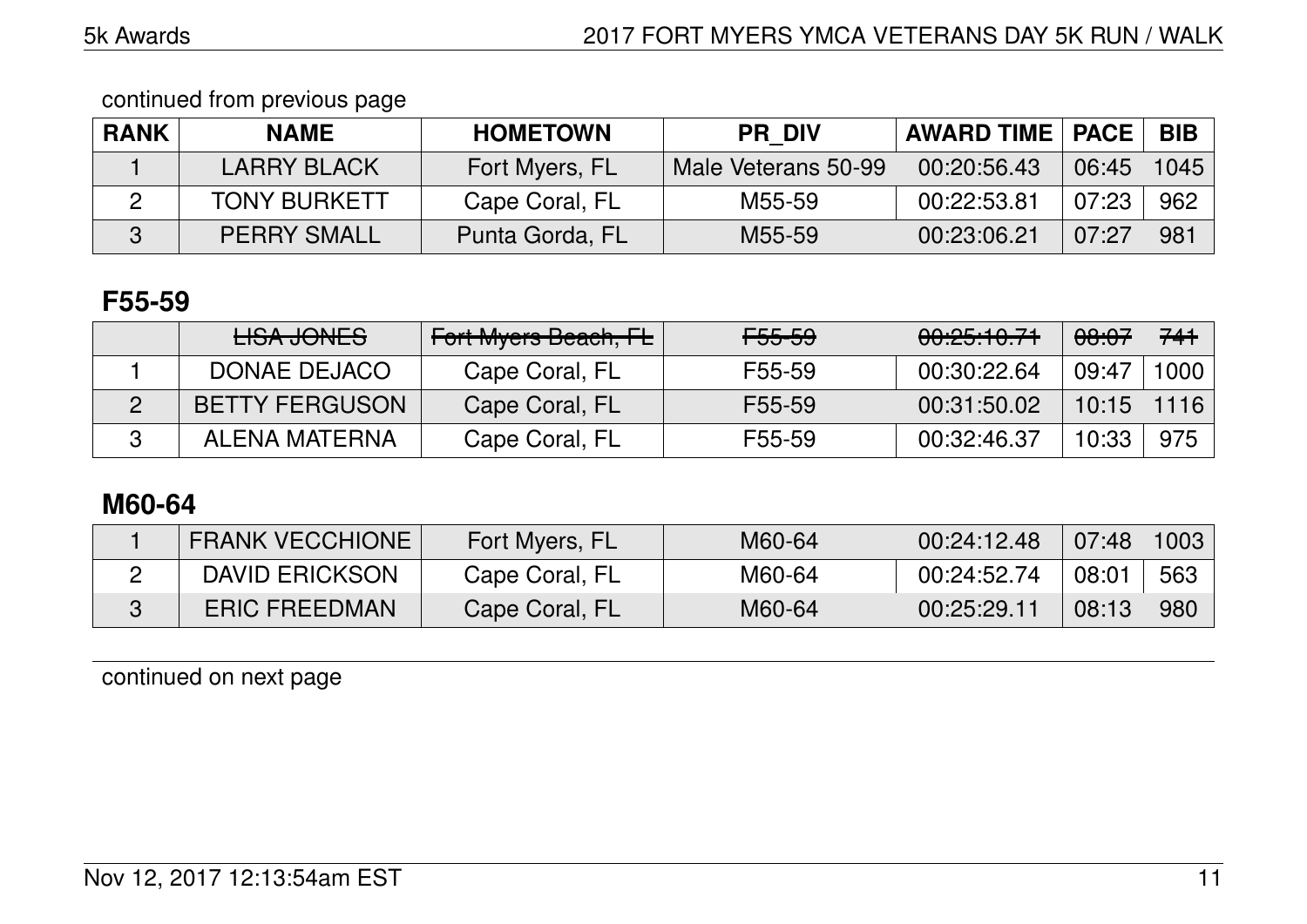| <b>RANK</b>    | <b>NAME</b>                | <b>HOMETOWN</b>  | <b>PR DIV</b>     | <b>AWARD TIME   PACE</b> |       | <b>BIB</b> |
|----------------|----------------------------|------------------|-------------------|--------------------------|-------|------------|
| F60-64         |                            |                  |                   |                          |       |            |
|                | <b>MARIA ANDREWS</b>       | Fort Myers, FL   | <del>F60-64</del> | 00:20:00.12              | 09:04 | $+0.70$    |
|                | <b>FRANCINE GOLDEN</b>     | Lehigh Acres, FL | F60-64            | 00:29:18.14              | 09:26 | 552        |
| $\overline{2}$ | <b>MAGGIE MILLER</b>       | Fort Myers, FL   | F60-64            | 00:30:47.12              | 09:55 | 1113       |
| 3              | <b>TATYANA RINKENBAUGH</b> | Fort Myers, FL   | F60-64            | 00:31:15.13              | 10:04 | 1055       |

### **M65-69**

| JOHN BATES           | Captiva, FL    | M65-69 | 0.005000<br><u>UU.CU.JJ.UU</u> | <del>07:44</del> | <del>1053</del> |
|----------------------|----------------|--------|--------------------------------|------------------|-----------------|
| <b>BILL MORTON</b>   | Fort Myers, FL | M65-69 | 00:24:41.05                    | 07:57            | 704             |
| <b>THOMAS BOOTH</b>  | Fort Myers, FL | M65-69 | 00:31:00.26                    | 09:59            | 764             |
| <b>JOHN GALLUPPI</b> | Cape Coral, FL | M65-69 | 00:32:22.91                    | 10:26            | 614             |

## **F65-69**

| <b>ARLENE ELDEN</b> | Duluth, MN              | F65-69 | $00:29:25.49$ 09:29                   | 663 |
|---------------------|-------------------------|--------|---------------------------------------|-----|
| <b>PEG RADTKE</b>   | Wittenberg, WI   F65-69 |        | $\parallel$ 00:30:56.94   09:58   611 |     |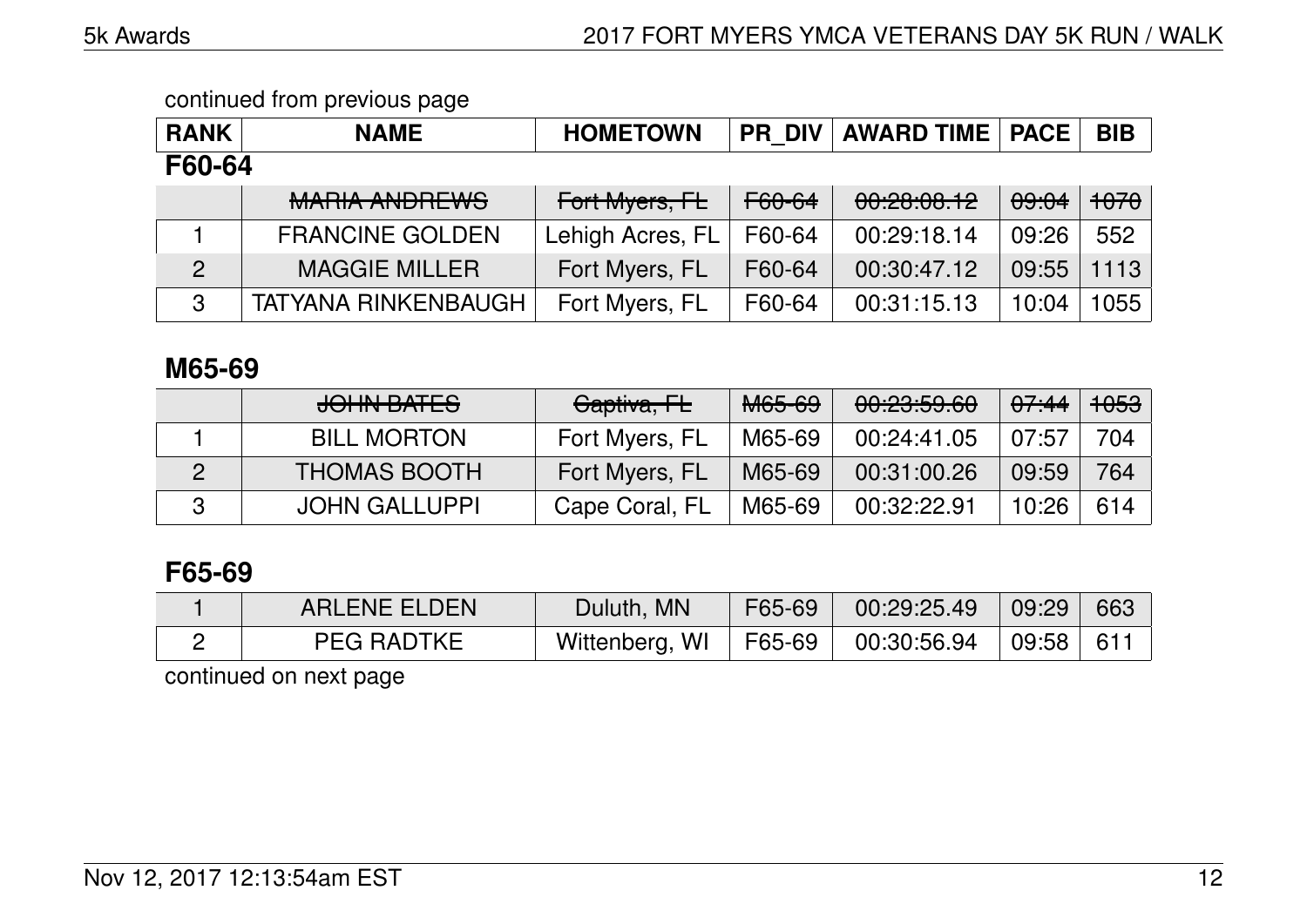| <b>RANK</b> | <b>NAME</b>        | <b>HOMETOWN</b>      | <b>PR DIV</b> | <b>AWARD TIME   PACE   BIB</b> |       |     |
|-------------|--------------------|----------------------|---------------|--------------------------------|-------|-----|
|             | <b>FAY LATTURE</b> | Fort Myers Beach, FL | F65-69        | 00:36:36.47                    | 11:47 | 686 |

## **M70-74**

| <b>LOU MARJON</b>    | North Fort Myers, FL | M70-74              | 00:26:35.05 | $\sqrt{08:34}$ | 732   |
|----------------------|----------------------|---------------------|-------------|----------------|-------|
| ROCKY MADDEN         | Fort Myers Beach, FL | M70-74              | 00:27:39.90 | 08:55          | - 697 |
| <b>DOUGLAS AYERS</b> | North Fort Myers, FL | Male Veterans 50-99 | 00:29:53.61 | 09:38          | 758   |

## **F70-74**

| <b>SANDI FAUST</b>   | North Fort Myers, FL | F70-74 | 00:37:26.20 | 12:03 | 1011 |
|----------------------|----------------------|--------|-------------|-------|------|
| <b>ROSE BRODER</b>   | Kinston, NC          | F70-74 | 00:44:50.94 | 14:27 | 840  |
| <b>ELAINE KOTTKE</b> | Forsyth, IL          | F70-74 | 00:46:20.85 | 14:56 | 842  |

## **M75-99**

|                      | <b>TOON TARASIEWICZ</b> North Fort Myers, FL | M75-99 | 00:26:54.52 | 08:40 |     |
|----------------------|----------------------------------------------|--------|-------------|-------|-----|
| <b>RALPH POLLOCK</b> | Fort Myers, FL                               | M75-99 | 00:30:41.86 | 09:53 | 586 |